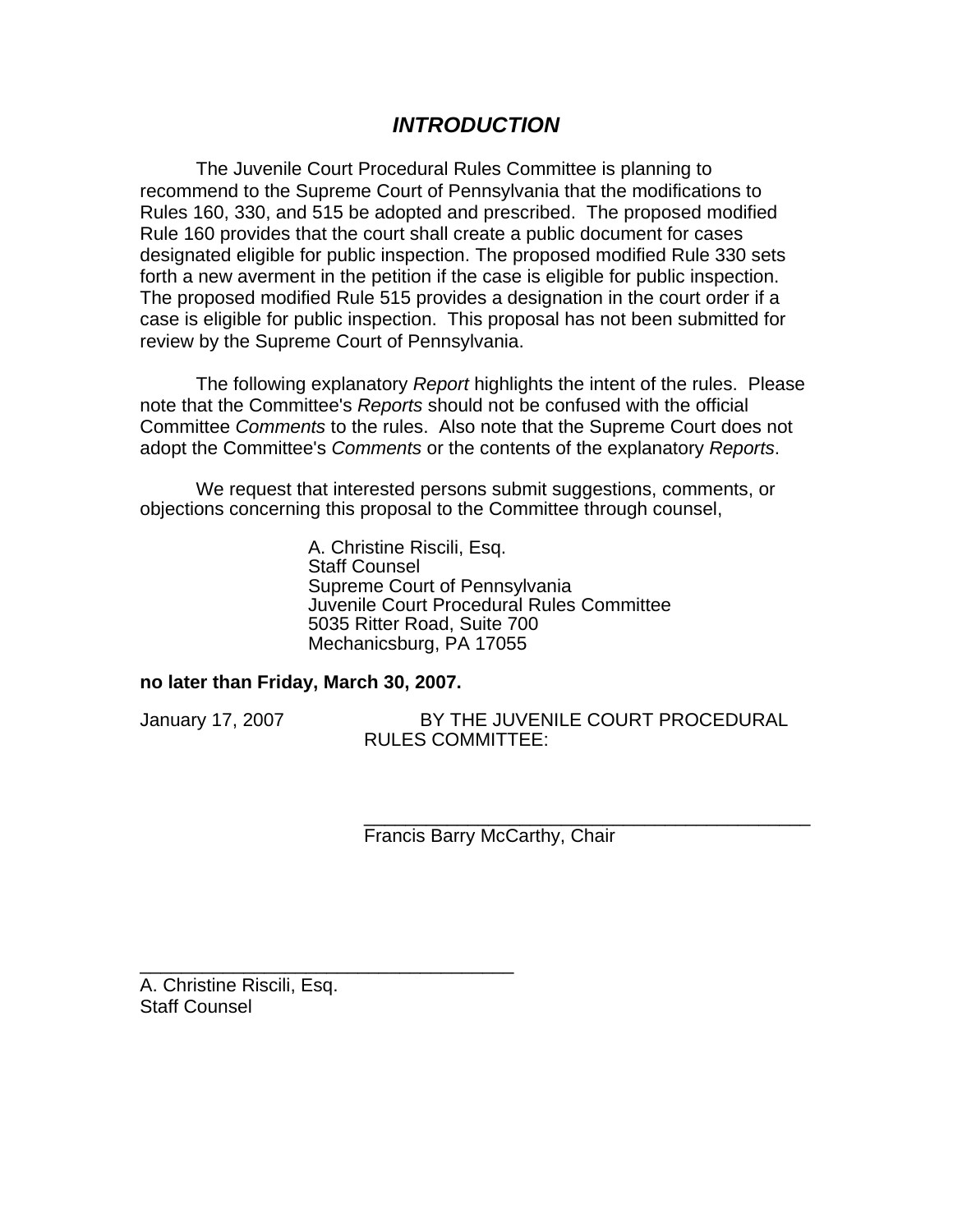## *EXPLANATORY REPORT*

# **RULE 160 - INSPECTION OF JUVENILE FILE/RECORDS**

 The Committee is proposing that paragraph (b) be added to this rule. Act 81 of 2006 amended 42 Pa.C.S. § 6307, allowing limited public access to specific information for specified juvenile cases. See the Act of July 7, 2006 (P.L. 378, No. 81, § 3). This amended rule sets forth the procedure on how the court is to create a public document wit h the specific information if a case is deemed eligible pursuant to Rules 330 and 515. See 42 Pa.C.S. § 6307(b)(2).

 Because the juvenile's file contains sensitive and confidential information, the committee believes it is easier to create a new document with limited information rather than redacting the juvenile file. The public document is to contain only the following information: 1) the juvenile's name; 2) the juvenile's age; 3) the juvenile's address; 4) the offenses alleged in the juvenile's petition; 5) the adjudication on each allegation; and the disposition of the case.

# **RULE 330 - PETITION**

 To help the court determine if a case is eligible for public inspection pursuant to Rule 160, the contents of the petition is to include an averment as to whether the case is eligible pursuant to 42 Pa.C.S. § 6307 (b)(1)(ii) for limited public information. See 42 Pa.C.S. 6307(b)(1)(ii) for the enumerated offenses that are eligible.

## **RULE 515 - DISPOSITIONAL ORDER**

 To implement the new proposed procedures of Rule 160, the dispositional order is to include a designation as to whether the case is eligible for limited public information pursuant to 42 Pa.C.S. § 6307(b)(1)(i). See 42 Pa.C.S. 6307(b)(1)(i) for the enumerated offenses that are eligible.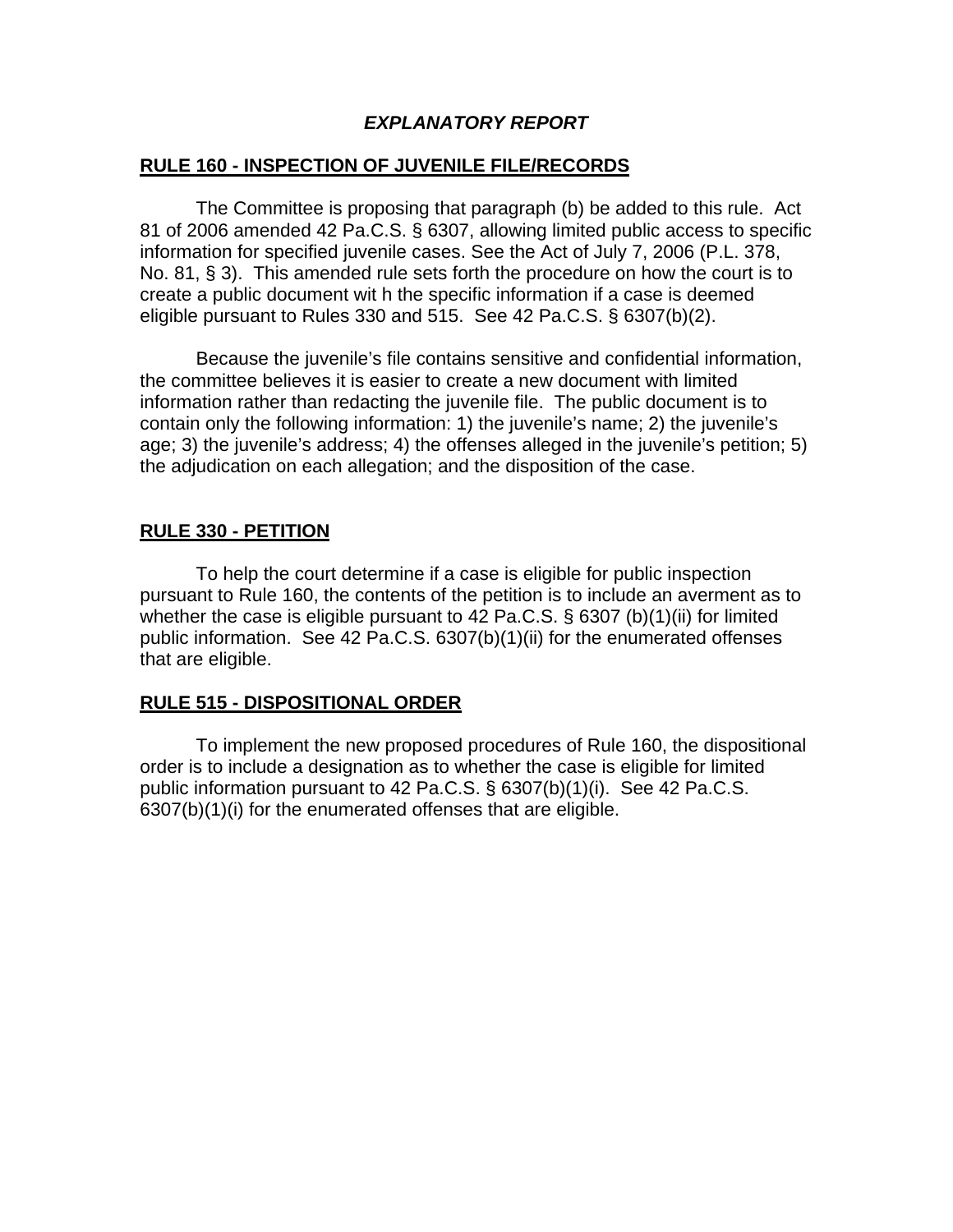# **RULE 160. INSPECTION OF JUVENILE FILE/RECORDS**

- A. **General Rule.** All files and records of the court in a proceeding, including the juvenile court file as provided in Rule 166, are open to inspection only by:
	- 1) the judges, masters, juvenile probation officers, and staff of the court;
	- 2) the attorney for the Commonwealth, the juvenile's attorney, and the juvenile, but the persons in this category shall not be permitted to see reports revealing the names of confidential sources of information, except in the discretion of the court;
	- 3) a public or private agency or institution providing supervision or having custody of the juvenile under order of the court;
	- 4) a court and its probation officers and other officials or staff and the attorney for the defendant for use in preparing a pre-sentence report in a criminal case in which the defendant is convicted and the defendant previously was adjudicated delinquent;
	- 5) a judge or issuing authority for use in determining bail, provided that such inspection is limited to orders of delinquency adjudications and dispositions, orders resulting from dispositional review hearings, and histories of bench warrants and escapes;
	- 6) the Administrative Office of Pennsylvania Courts;
	- 7) officials of the Department of Corrections or a state correctional institution or other penal institution to which an individual who was previously adjudicated delinquent in a proceeding under the Juvenile Act has been committed, but the persons in this category shall not be permitted to see reports revealing the names of confidential sources of information contained in social reports, except in the discretion of the court;

8) a parole board, court or county probation official in considering an individual who was previously adjudicated delinquent in a proceeding under the Juvenile Act, but the persons in this category shall not be permitted to see reports revealing the names of confidential sources of information contained in social reports, except in the discretion of the court;

9) the judges, juvenile probation officers, and staff of courts of other jurisdictions when necessary for the discharge of their official duties;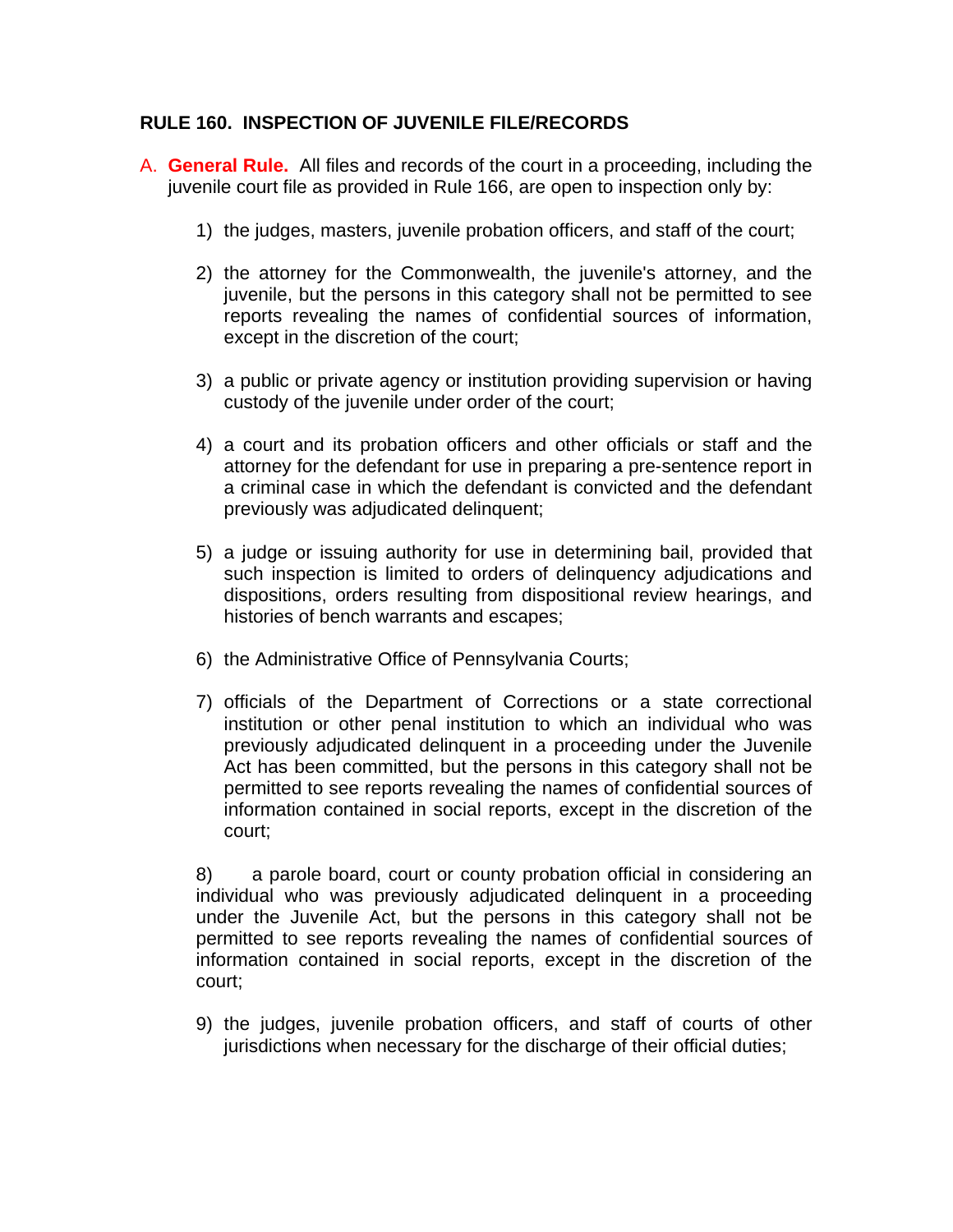- 10) the State Sexual Offenders Assessment Board for use in completing assessments; and
- 11) with leave of court, any other person, agency or institution having a legitimate interest in the proceedings or in the work of the unified judicial system.
- B. **Public availability.** Upon request, the court shall order the creation of a public document for each case designated eligible for public inspection pursuant to Rule 330 or 515. The public document shall contain only the following information:
	- 1) the juvenile's name;
	- 2) the juvenile's age;
	- 3) the juvenile's address;
	- 4) the offenses alleged in the juvenile petition;
	- 5) the adjudication on each allegation;
	- 6) the disposition of the case.

#### **COMMENT**

*See* the Juvenile Act, 42 Pa.C.S. § 6307, for the statutory provisions on inspection of the juvenile's file and 42 Pa.C.S. § 6352.1 for disclosure of treatment records.

 This rule is meant to include the contents of the juvenile court file as described in Rule 166 and the contents of the juvenile probation records or reports. Juvenile probation records or reports, include, but are not limited to, social summaries, psychological and psychiatric evaluations, personal histories, school records and reports, mental health histories and reports, drug and alcohol evaluations, and placement facility records and reports.

Under Paragraph (B), there is one document for each eligible case that is open for public inspection. The public document should be clearly marked for employees of the clerks of courts' office as the only document available for inspection by the general public. All other information contained in the juvenile court file is not open for public inspection but only open to inspection to the persons enumerated in paragraph (A).

See Rule 330 for designation of public availability status in the juvenile petition. See Rule 515 for designation of public availability status in the dispositional order.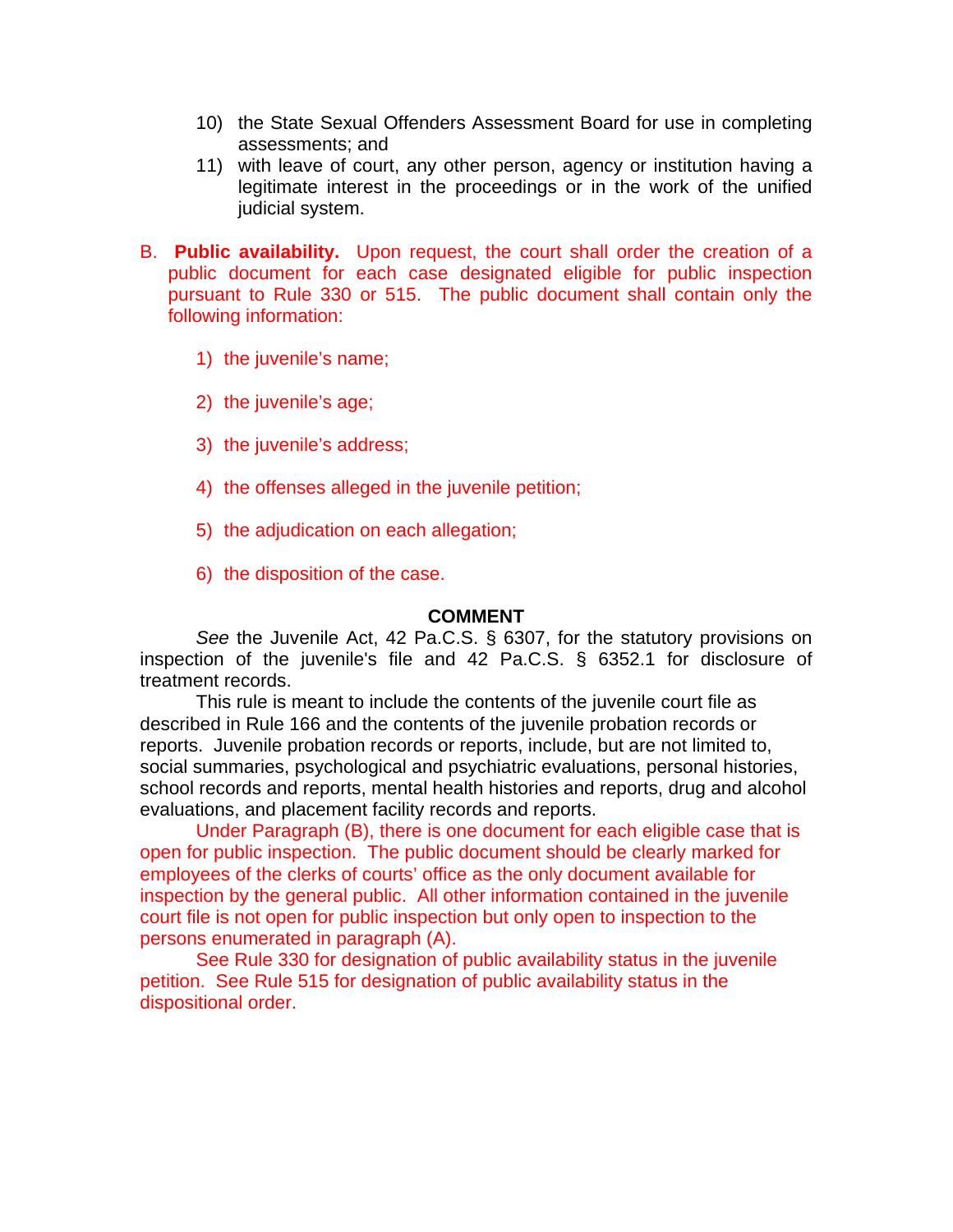# **RULE 330. PETITION: FILING, CONTENTS, FUNCTION**

- A. **Certification.** The District Attorney of any county may require that an attorney for the Commonwealth shall file all petitions. If the District Attorney elects to require an attorney for the Commonwealth to file the petition, the District Attorney shall file a certification with the court of common pleas. The certification shall:
	- 1) state that an attorney for the Commonwealth shall file petitions; and
	- 2) specify any limitations on the filing or classes of petitions.
- B. **Filings.** In every delinquency proceeding, the attorney for the Commonwealth or the juvenile probation officer shall file a petition with the clerk of courts if it has been determined that informal adjustment or another diversionary program is inappropriate.
- C. **Petition contents.** Every petition shall set forth plainly:
	- 1) the name of the petitioner;
	- 2) the name, date of birth, and address, if known, of the juvenile, or if unknown, a description of the juvenile;
	- 3) a statement that:
		- a) it is in the best interest of the juvenile and the public that the proceedings be brought; and
		- b) the juvenile is in need of treatment, supervision, or rehabilitation;
	- 4) the date when the offense is alleged to have been committed; provided, however:
		- a) if the specific date is unknown, or if the offense is a continuing one, it shall be sufficient to state that it was committed on or about any date within the period of limitations; and
		- b) if the date or day of the week is an essential element of the offense alleged, such date or day shall be specifically set forth;
	- 5) the place where the offense is alleged to have been committed;
	- 6) a) i) a summary of the facts sufficient to advise the juvenile of the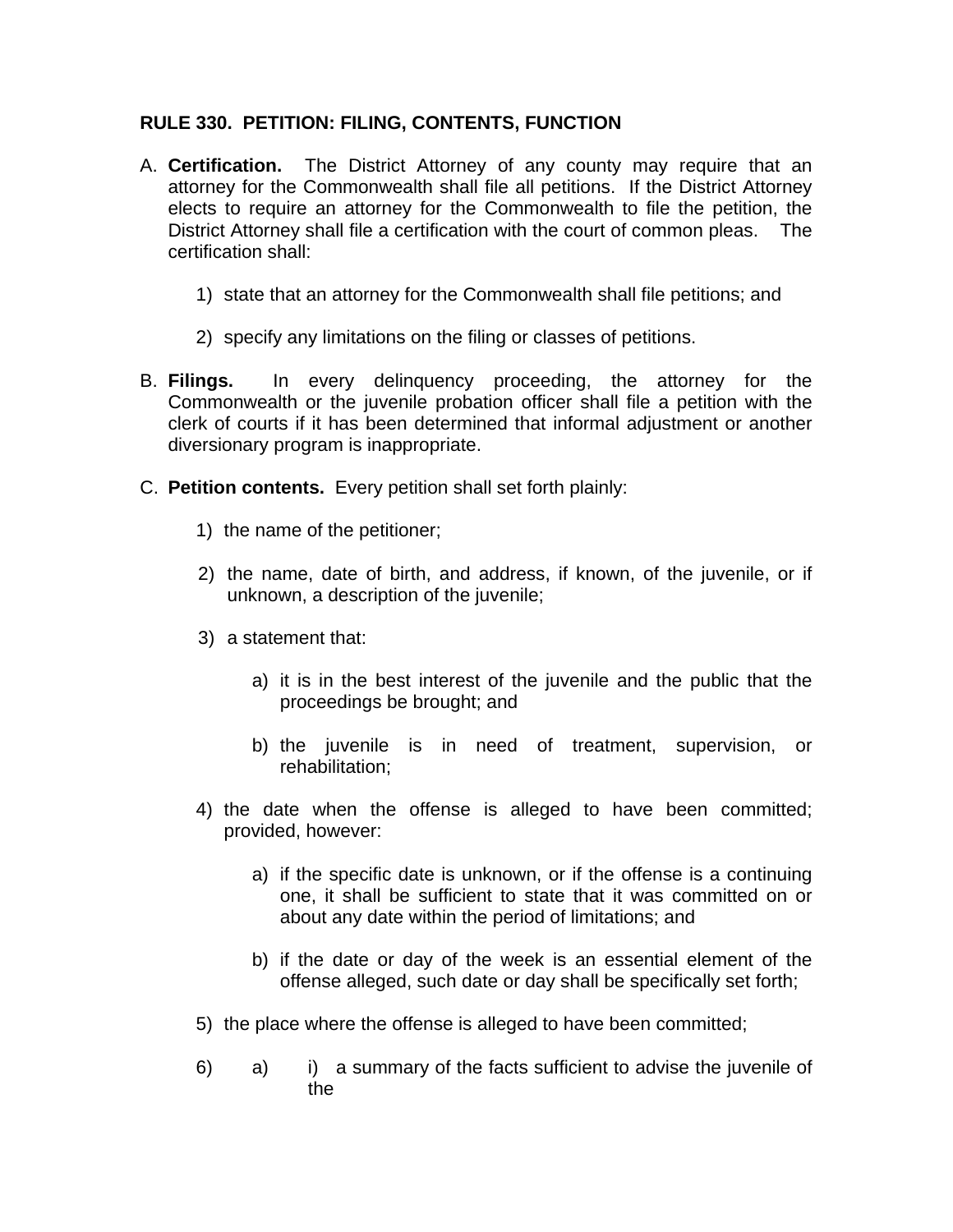nature of the offense alleged; and

- ii) the official or customary citation of the statute and section, or other provision of law which the juvenile is alleged to have violated, but an error in such citation shall not affect the validity or sufficiency of the written allegation; or
- b) a certification that the juvenile has not complied with the sentence imposed for a conviction of a summary offense.
- 7) the name and age of any conspirators, if known;
- 8) a statement that the acts were against the peace and dignity of the Commonwealth of Pennsylvania or in violation of an ordinance of a political subdivision;
- 9) a notation if criminal laboratory services are requested in the case;
- 10) a verification by the petitioner that the facts set forth in the petition are true and correct to the petitioner's personal knowledge, information, or belief, and that any false statements are subject to the penalties of the Crimes Code, 18 Pa.C.S. § 4904, relating to unsworn falsification to authorities;
- 11) the signature of the petitioner and the date of the execution of the petition;
- 12) the whereabouts of the juvenile and if taken into custody, the date and time thereof; and
- 13) the name and address of the juvenile's guardian, or if unknown, the name and address of the nearest adult relative; and
- 14) an averment as to whether the case is eligible pursuant to 42 Pa.C.S. § 6307 (b)(1)(ii) for limited public information.

## **COMMENT**

Under paragraph (A), the District Attorney may file a certification with the court of common pleas stating that only an attorney for the Commonwealth may file a petition. If a certification has not been filed, then an attorney for the Commonwealth or a juvenile probation officer may file a petition.

A private citizen has the right to file a written allegation, not a petition. The written allegation commences the proceedings in the juvenile system. *See*  Rule 200. The case should progress in the same manner as any other case in the juvenile system. If the written allegation is disapproved, the private citizen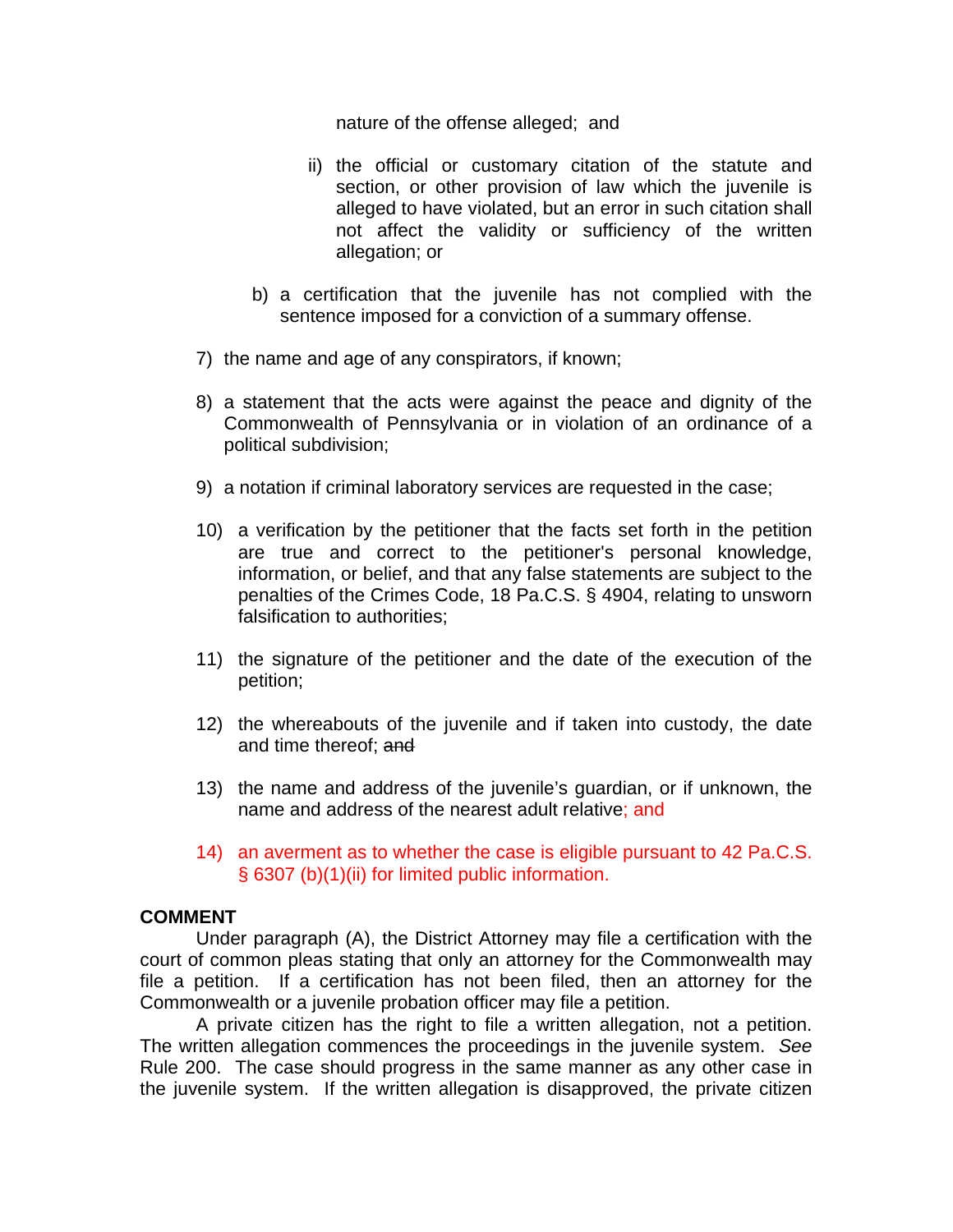may file a motion challenging the disapproval with the court of common pleas. *See Comment* to Rule 233.

Informal adjustment or other diversionary programs should be considered before a petition is filed. Once a petition is filed, informal adjustment is not permitted. *See Commonwealth v. J.H.B*., 760 A.2d 27 (Pa. Super. Ct. 2000).

Petitions should be filed without unreasonable delay. *See Commonwealth v. Dallenbach*, 729 A.2d 1218 (Pa. Super. Ct. 1999).

The contents of a petition are the same as a written allegation except for the additional requirements in paragraphs (C)(12) and (13).

Pursuant to paragraph (14), the petitioner is to designate whether the allegations in the juvenile petition make the case eligible for limited public information. See 42 Pa.C.S. § 6307(b)(2). When the case is designated, the clerk of courts is to mark the file clearly. For information that is available to the public in those eligible cases, see Rule 160.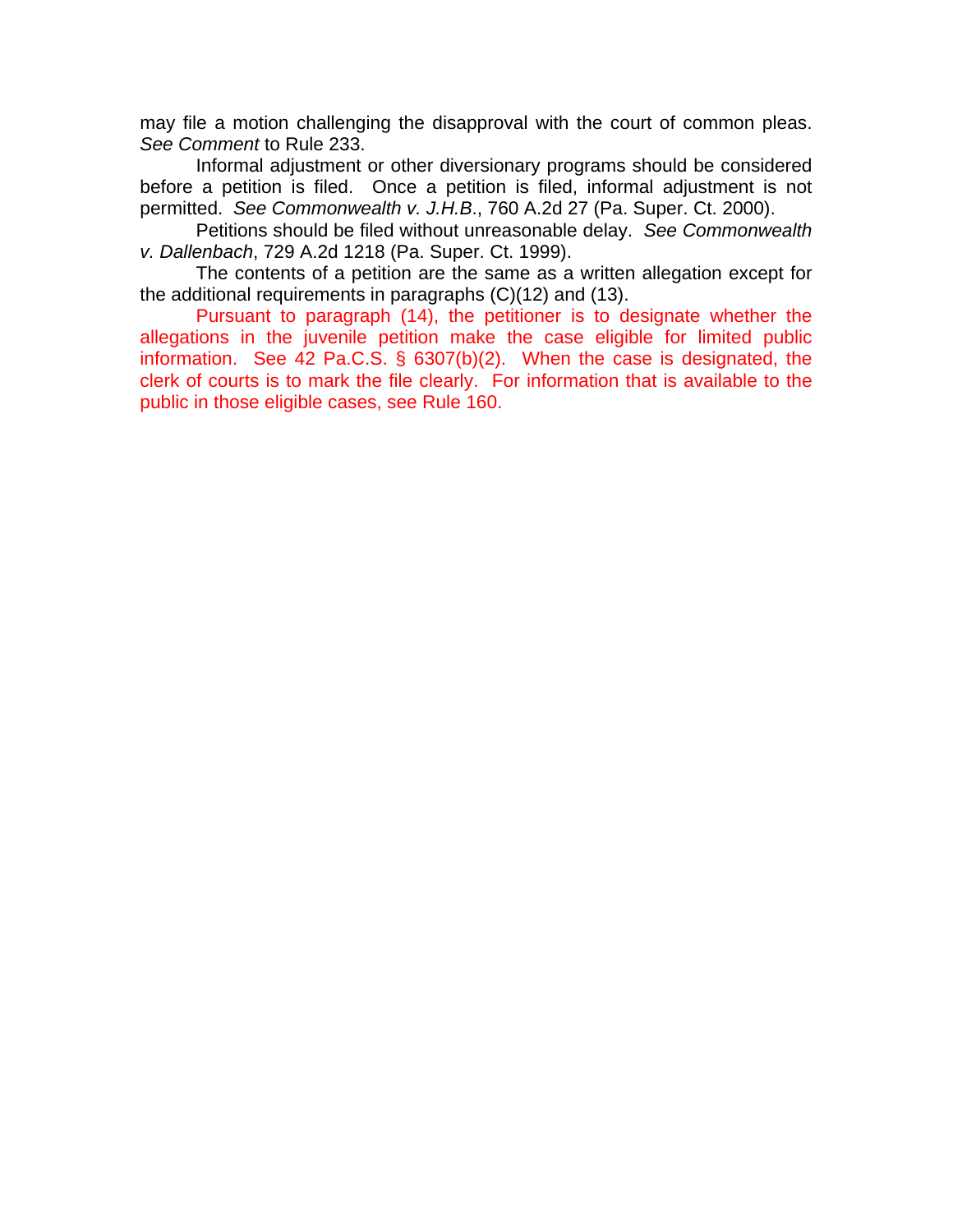## **RULE 515. DISPOSITIONAL ORDER**

- A. **Generally.** When the court enters a disposition, the court shall issue a written order, which provides balanced attention to the protection of the community, accountability for the offenses committed, and development of the juvenile's competencies to enable the juvenile to become a responsible and productive member of the community. The order shall include:
	- 1) the terms and conditions of the disposition;
	- 2) the name of any agency or institution that is to provide care, treatment, supervision, or rehabilitation of the juvenile;
	- 3) a designation whether the case is eligible pursuant to 42 Pa.C.S. § 6307 (b)(1)(i) for limited public information;
	- 34) the date of the order; and

45) the signature and printed name of the judge entering the order.

- B. **Restitution.** If restitution is ordered in a case, the dispositional order shall include:
	- 1) a specific amount of restitution to be paid by the juvenile;
	- 2) to whom the restitution is to be paid; and
	- 3) a payment schedule, if so determined by the court.
- C. **Guardian participation.** The court shall include any obligation in its dispositional order imposed upon the guardian.

## *COMMENT*

Pursuant to paragraph (A)(3), the court is to determine if the case is eligible for limited public information under the requirements of 42 Pa.C.S. § 6307 (b) $(1)(i)$ . See 42 Pa.C.S. § 6307 (b) $(2)$ . When the case is designated, the clerk of courts is to clearly mark the file. For information that is available to the public in those eligible cases, see Rule 160.

*See* 23 Pa.C.S. § 5503 and 42 Pa.C.S. § 6310.

Dispositional orders should comport in substantial form and content to the Juvenile Court Judges' Commission model orders to receive funding under the federal Adoption and Safe Families Act (ASFA) of 1997 (P.L. 105-89). The model forms are also in compliance with Title IV-B and Title IV-E of the Social Security Act. For model orders, see http://www.jcjc.state.pa.us or http://www.dpw.state.pa.us or request a copy on diskette directly from the